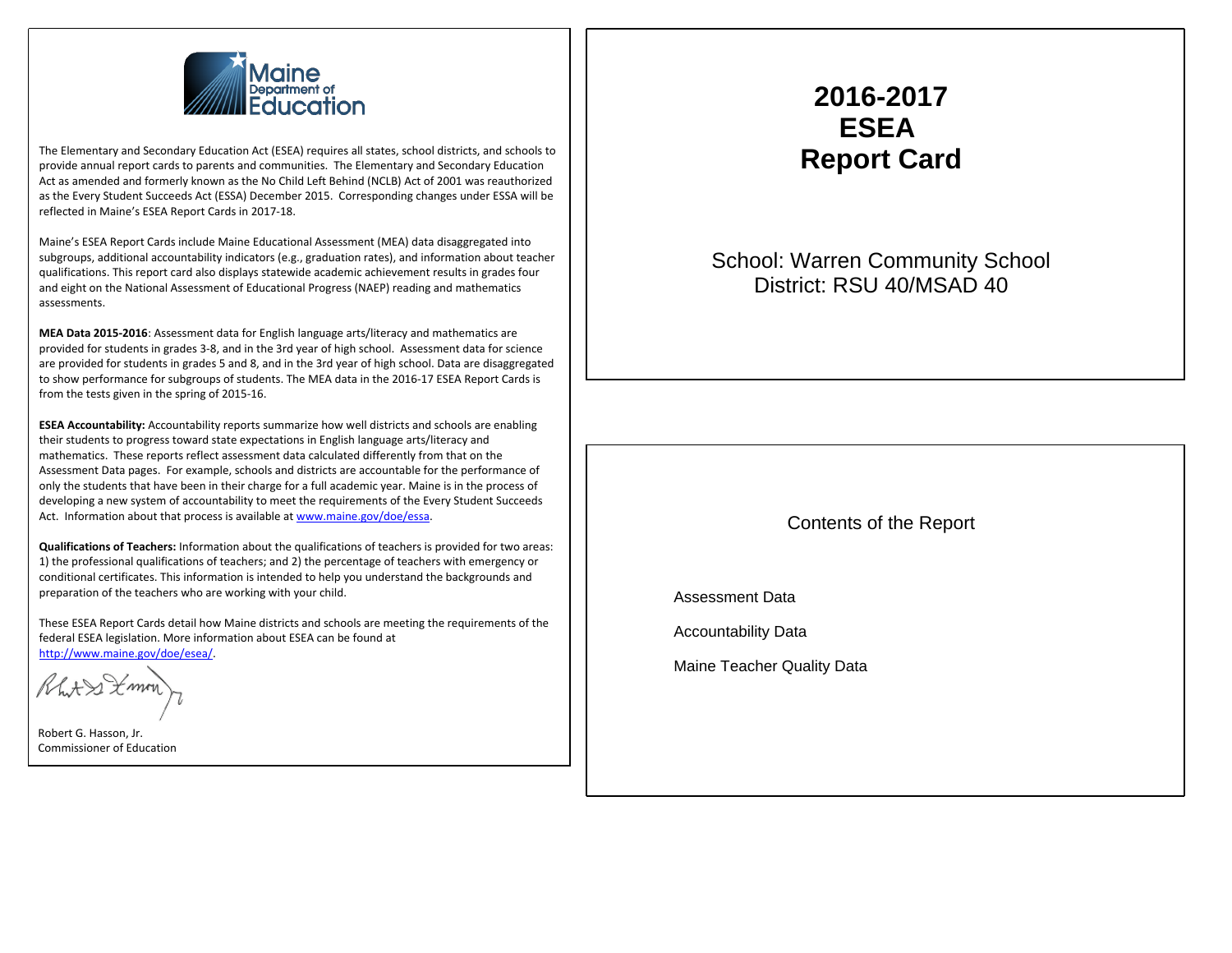**School: Warren Community School District: RSU 40/MSAD 40**

Grades: 3-8, High School (as applicable)

|                                              | English Language Arts/Literacy Assessment Data |                               |                                               |                                                             |                                              |                 |              |                                               |         |                    |         |                                     |                         |                                                             |
|----------------------------------------------|------------------------------------------------|-------------------------------|-----------------------------------------------|-------------------------------------------------------------|----------------------------------------------|-----------------|--------------|-----------------------------------------------|---------|--------------------|---------|-------------------------------------|-------------------------|-------------------------------------------------------------|
|                                              |                                                |                               |                                               |                                                             | Percent of Students at Level 3 or<br>Level 4 |                 |              | Percent of Students at Each Achievement Level |         |                    |         | Number of Tested<br><b>Students</b> |                         |                                                             |
| Group                                        | School<br>Year                                 | Number<br>Required<br>to Test | Number of<br><b>Tested</b><br><b>Students</b> | Percent of<br><b>Students</b><br><b>Tested</b> in<br>School | School                                       | <b>District</b> | <b>State</b> | Level 4                                       | Level 3 | Level <sub>2</sub> | Level 1 | General<br><b>Assessment</b>        | Alternate<br>Assessment | Exempt<br>Recently<br>Arrived<br><b>English</b><br>Learners |
| <b>All Students</b>                          | 2015-2016                                      | 183                           | 183                                           | 100.00                                                      | 45.36                                        | 42.84           | 50.58        | 14.21                                         | 31.15   | 22.40              | 32.24   | $\star$                             | $\star$                 | $\star$                                                     |
| Female                                       | 2015-2016                                      | 93                            | 93                                            | 100.00                                                      | 56.99                                        | 48.10           | 56.35        | 18.28                                         | 38.71   | 16.13              | 26.88   | $\star$                             | $\star$                 |                                                             |
| Male                                         | 2015-2016                                      | 90                            | 90                                            | 100.00                                                      | 33.33                                        | 38.34           | 45.15        | 10.00                                         | 23.33   | 28.89              | 37.78   | $\star$                             | $\star$                 |                                                             |
| White                                        | 2015-2016                                      | 174                           | 174                                           | 100.00                                                      | 46.55                                        | 43.46           | 51.62        | 14.94                                         | 31.61   | 22.41              | 31.03   | $\star$                             | $\star$                 |                                                             |
| <b>Black or African American</b>             | 2015-2016                                      | 0                             | 0                                             | 0.00                                                        | $\star$                                      | $\star$         | 27.26        | $\star$                                       | $\star$ | $\star$            | $\star$ | $\star$                             | $\star$                 |                                                             |
| Hispanic/Latino                              | 2015-2016                                      | $\overline{4}$                | $\overline{4}$                                | 100.00                                                      | $\star$                                      | $\star$         | 43.01        | $\star$                                       | $\star$ | $\star$            | $\star$ | $\star$                             | $\star$                 |                                                             |
| Native Hawaiian or Other<br>Pacific Islander | 2015-2016                                      | $\mathbf 0$                   | 0                                             | 0.00                                                        |                                              | $\star$         | 49.47        | $\star$                                       | $\star$ | $\star$            | $\star$ | $\star$                             | $\star$                 |                                                             |
| Asian                                        | 2015-2016                                      | $\mathbf{0}$                  | $\mathbf{0}$                                  | 0.00                                                        | $\star$                                      | $\star$         | 59.60        | $\star$                                       | $\star$ | $\star$            | $\star$ | $\star$                             | $\star$                 |                                                             |
| American Indian or Alaska<br><b>Native</b>   | 2015-2016                                      | 0                             | 0                                             | 0.00                                                        | $\star$                                      | $\star$         | 34.42        | $\star$                                       | $\star$ | $\star$            | $\star$ | $\star$                             | $\star$                 |                                                             |
| Two or More Races                            | 2015-2016                                      | 5 <sup>5</sup>                | $5\phantom{.}$                                | 100.00                                                      | $\star$                                      | $\star$         | 47.24        | $\star$                                       | $\star$ | $\star$            | $\star$ | $\star$                             | $\star$                 |                                                             |
| Economically<br>Disadvantaged                | 2015-2016                                      | 97                            | 97                                            | 100.00                                                      | 31.96                                        | 30.13           | 36.60        | 9.28                                          | 22.68   | 24.74              | 43.30   | $\star$                             | $\star$                 |                                                             |
| Migrant                                      | 2015-2016                                      | $\mathbf{0}$                  | $\mathbf{0}$                                  | 0.00                                                        | $\star$                                      | $\star$         | 27.03        | $\star$                                       | $\star$ | $\star$            | $\star$ | $\star$                             | $\star$                 |                                                             |
| <b>Special Education</b>                     | 2015-2016                                      | 45                            | 45                                            | 100.00                                                      | 13.33                                        | 11.16           | 15.52        | $\star$                                       | $\star$ | 24.44              | 62.22   | $\star$                             | $^\star$                |                                                             |
| <b>English Learner</b>                       | 2015-2016                                      |                               |                                               |                                                             | $\star$                                      | $\star$         | 15.86        | $\star$                                       | $\star$ | $\star$            | $\star$ | $\star$                             | $\star$                 |                                                             |

Note: Data from 2015-16 could not be compared to previous years due to a change in assessments.

Achievement levels were reported in 2015-16 as follows: Level 4 = Above State Expectations, Level 3 = At State Expectations, Level 2 = Below State Expectations, Level 1 = Well Below State Expectations

\*Data have been suppressed to protect student privacy.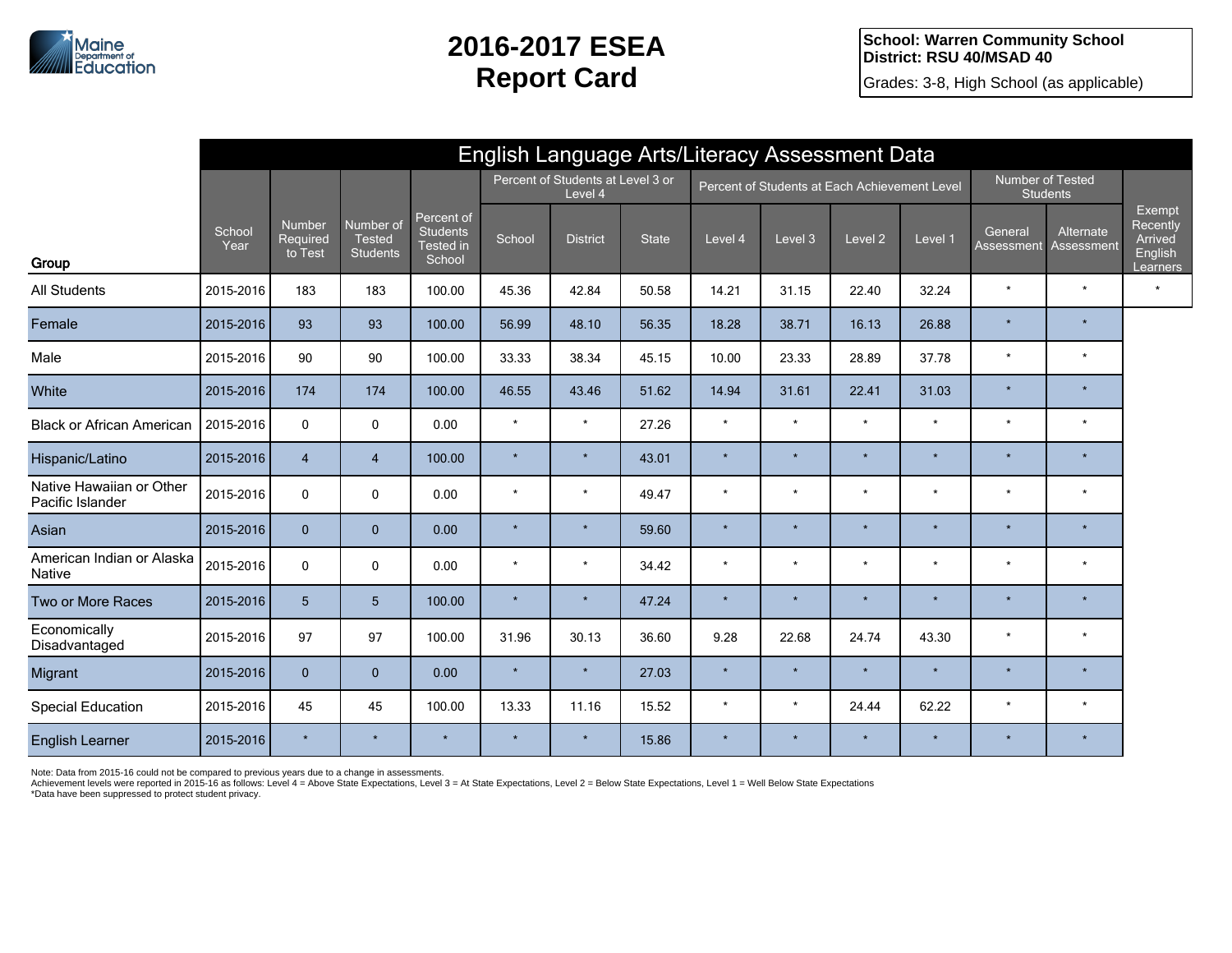Grades: 3-8, High School (as applicable)

|                                              |                | <b>Mathematics Assessment Data</b> |                                        |                                                             |                                              |                 |              |                                               |         |                    |         |                                     |                         |  |
|----------------------------------------------|----------------|------------------------------------|----------------------------------------|-------------------------------------------------------------|----------------------------------------------|-----------------|--------------|-----------------------------------------------|---------|--------------------|---------|-------------------------------------|-------------------------|--|
|                                              |                |                                    |                                        |                                                             | Percent of Students at Level 3 or<br>Level 4 |                 |              | Percent of Students at Each Achievement Level |         |                    |         | Number of Tested<br><b>Students</b> |                         |  |
| Group                                        | School<br>Year | Number<br>Required<br>to Test      | Number of<br><b>Tested</b><br>Students | Percent of<br><b>Students</b><br><b>Tested in</b><br>School | School                                       | <b>District</b> | <b>State</b> | Level 4                                       | Level 3 | Level <sub>2</sub> | Level 1 | General<br>Assessment               | Alternate<br>Assessment |  |
| <b>All Students</b>                          | 2015-2016      | 183                                | 183                                    | 100.00                                                      | 36.61                                        | 34.21           | 38.31        | 4.92                                          | 31.69   | 39.34              | 24.04   | $\star$                             | $\star$                 |  |
| Female                                       | 2015-2016      | 93                                 | 93                                     | 100.00                                                      | 45.16                                        | 35.55           | 38.96        | $\star$                                       | $\star$ | 33.33              | 21.51   | $\star$                             | $\star$                 |  |
| Male                                         | 2015-2016      | 90                                 | 90                                     | 100.00                                                      | 27.78                                        | 33.06           | 37.70        | $\star$                                       | $\star$ | 45.56              | 26.67   | $\star$                             | $\star$                 |  |
| White                                        | 2015-2016      | 174                                | 174                                    | 100.00                                                      | 36.78                                        | 34.40           | 39.33        | 4.60                                          | 32.18   | 40.23              | 22.99   | $\star$                             |                         |  |
| <b>Black or African American</b>             | 2015-2016      | $\mathbf 0$                        | $\mathbf 0$                            | 0.00                                                        | $\star$                                      | $\star$         | 16.63        | $\star$                                       | $\star$ | $\star$            | $\star$ | $\star$                             | $\star$                 |  |
| Hispanic/Latino                              | 2015-2016      | $\overline{4}$                     | $\overline{4}$                         | 100.00                                                      | $\star$                                      | $\star$         | 28.11        | $\star$                                       | $\star$ | $\star$            | $\star$ | $\star$                             | $\star$                 |  |
| Native Hawaiian or Other<br>Pacific Islander | 2015-2016      | $\mathbf{0}$                       | $\pmb{0}$                              | 0.00                                                        | $\star$                                      | $\star$         | 47.37        | $\star$                                       | $\star$ | $\star$            | $\star$ | $\star$                             | $\star$                 |  |
| Asian                                        | 2015-2016      | $\mathbf{0}$                       | $\mathbf{0}$                           | 0.00                                                        |                                              | $\star$         | 49.72        |                                               | $\star$ | $\star$            | $\star$ | $\star$                             | $\star$                 |  |
| American Indian or Alaska<br><b>Native</b>   | 2015-2016      | $\mathbf{0}$                       | $\Omega$                               | 0.00                                                        | $\star$                                      | $\star$         | 23.11        | $\star$                                       | $\star$ | $\star$            | $\star$ | $\star$                             | $\star$                 |  |
| Two or More Races                            | 2015-2016      | 5                                  | 5                                      | 100.00                                                      | $\star$                                      | 31.25           | 35.46        | $\star$                                       | $\star$ | ÷                  | $\star$ | $\star$                             |                         |  |
| Economically<br>Disadvantaged                | 2015-2016      | 97                                 | 97                                     | 100.00                                                      | 30.93                                        | 25.43           | 25.24        | $\star$                                       | $\star$ | 36.08              | 32.99   | $\star$                             | $\star$                 |  |
| Migrant                                      | 2015-2016      | $\mathbf{0}$                       | $\mathbf{0}$                           | 0.00                                                        | $\star$                                      | $\star$         | 19.74        | $\star$                                       | $\star$ | ÷                  | ÷       | $\star$                             | ÷                       |  |
| <b>Special Education</b>                     | 2015-2016      | 45                                 | 45                                     | 100.00                                                      | 17.78                                        | 12.09           | 11.91        | $\star$                                       | $\star$ | 33.33              | 48.89   | $\star$                             | $\star$                 |  |
| <b>English Learner</b>                       | 2015-2016      | ÷                                  | $\star$                                | $\star$                                                     | $\star$                                      | $\star$         | 12.67        | $\star$                                       | $\star$ | $\star$            | $\star$ | $\star$                             | $\star$                 |  |

Note: Data from 2015-16 could not be compared to previous years due to a change in assessments.<br>Achievement levels were reported in 2015-16 as follows: Level 4 = Above State Expectations, Level 3 = At State Expectations, L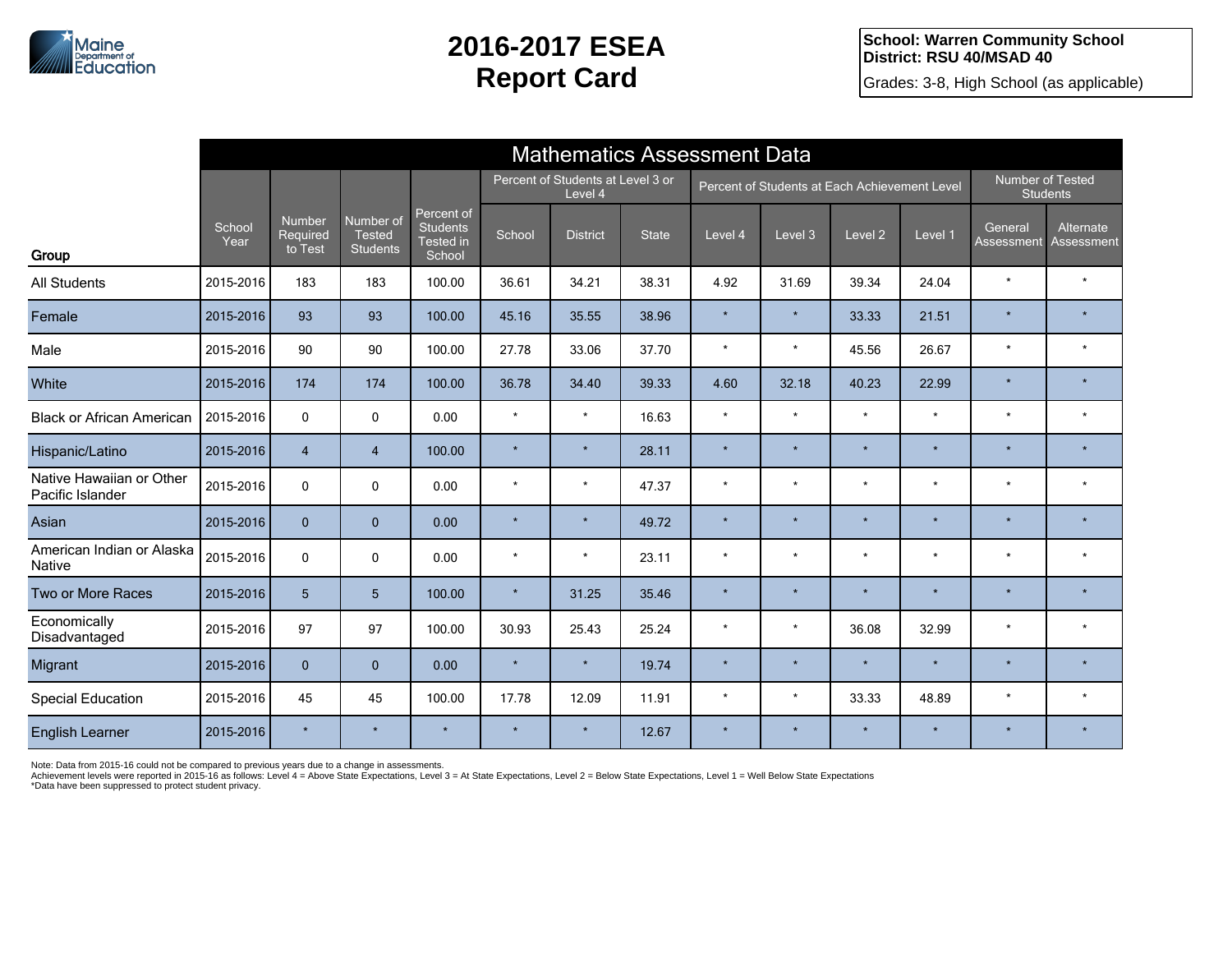

**School: Warren Community School District: RSU 40/MSAD 40**

Grades: 5, 8, High School (as applicable)

|                                              |                | <b>Science Assessment Data</b>       |                                               |                                                      |                                              |                 |              |                                               |         |                    |         |                                     |                                |  |
|----------------------------------------------|----------------|--------------------------------------|-----------------------------------------------|------------------------------------------------------|----------------------------------------------|-----------------|--------------|-----------------------------------------------|---------|--------------------|---------|-------------------------------------|--------------------------------|--|
|                                              |                |                                      |                                               |                                                      | Percent of Students at Level 3 or<br>Level 4 |                 |              | Percent of Students at Each Achievement Level |         |                    |         | Number of Tested<br><b>Students</b> |                                |  |
| Group                                        | School<br>Year | <b>Number</b><br>Required<br>to Test | Number of<br><b>Tested</b><br><b>Students</b> | Percent of<br><b>Students</b><br>Tested in<br>School | School                                       | <b>District</b> | <b>State</b> | Level 4                                       | Level 3 | Level <sub>2</sub> | Level 1 | General<br>Assessment               | Alternate<br><b>Assessment</b> |  |
| <b>All Students</b>                          | 2015-2016      | 51                                   | 48                                            | 94.12                                                | 29.17                                        | 53.61           | 60.97        | $\star$                                       | $\star$ | 41.67              | 29.17   | $\star$                             | $\star$                        |  |
| Female                                       | 2015-2016      | 23                                   | 21                                            | 91.30                                                | 33.33                                        | 47.50           | 60.73        | $\star$                                       | $\star$ | $\star$            | $\star$ | $\star$                             | $\star$                        |  |
| Male                                         | 2015-2016      | 28                                   | 27                                            | 96.43                                                | 25.93                                        | 57.89           | 61.20        | $\star$                                       | $\star$ | $\star$            | $\star$ | $\star$                             | $\star$                        |  |
| White                                        | 2015-2016      | 47                                   | 44                                            | 93.62                                                | 31.82                                        | 53.95           | 62.29        | $\star$                                       | $\star$ | 40.91              | 27.27   | $\star$                             |                                |  |
| <b>Black or African American</b>             | 2015-2016      | $\mathbf 0$                          | $\mathbf 0$                                   | 0.00                                                 | $\star$                                      | $\star$         | 31.40        | $\star$                                       | $\star$ | $\star$            | $\star$ | $\star$                             | $\star$                        |  |
| Hispanic/Latino                              | 2015-2016      | $\overline{3}$                       | $\mathbf{3}$                                  | 100.00                                               | $\star$                                      | $\star$         | 49.93        | $\star$                                       | $\star$ | $\star$            | $\star$ | $\star$                             | $\star$                        |  |
| Native Hawaiian or Other<br>Pacific Islander | 2015-2016      | 0                                    | $\mathbf 0$                                   | 0.00                                                 | $\star$                                      | $\star$         | 71.79        | $\star$                                       | $\star$ | $\star$            | $\star$ | $\star$                             | $\star$                        |  |
| Asian                                        | 2015-2016      | $\mathbf{0}$                         | $\mathbf{0}$                                  | 0.00                                                 | $\star$                                      | $\star$         | 67.01        | $\star$                                       | $\star$ | $\star$            | $\star$ | $\star$                             | $\star$                        |  |
| American Indian or Alaska<br><b>Native</b>   | 2015-2016      | $\mathbf{0}$                         | $\mathbf 0$                                   | 0.00                                                 | $\star$                                      | $\star$         | 47.06        | $\star$                                       | $\star$ | $\star$            | $\star$ | $\star$                             | $\star$                        |  |
| Two or More Races                            | 2015-2016      | $\mathbf{1}$                         | $\overline{1}$                                | 100.00                                               | $\star$                                      | $\star$         | 58.44        | $\star$                                       | $\star$ |                    | ÷       | $\star$                             |                                |  |
| Economically<br>Disadvantaged                | 2015-2016      | 31                                   | 30                                            | 96.77                                                | 23.33                                        | 43.82           | 49.78        | $\star$                                       | $\star$ | 36.67              | 40.00   | $\star$                             | $\star$                        |  |
| Migrant                                      | 2015-2016      | $\mathbf{0}$                         | $\mathbf{0}$                                  | 0.00                                                 | $\star$                                      | $\star$         | 28.57        | $\star$                                       | $\star$ | ÷                  | $\star$ | $\star$                             | $\star$                        |  |
| <b>Special Education</b>                     | 2015-2016      | 14                                   | 14                                            | 100.00                                               | $\star$                                      | 24.14           | 29.55        | $\star$                                       | $\star$ | 35.71              | 50.00   | $\star$                             | $\star$                        |  |
| <b>English Learner</b>                       | 2015-2016      | $\star$                              | $\star$                                       | $\star$                                              | $\star$                                      | $\star$         | 19.90        | $\star$                                       | $\star$ | $\star$            | $\star$ | $\star$                             | $\star$                        |  |

Achievement levels were reported in 2015-16 as follows: Level 4 = Above State Expectations, Level 3 = At State Expectations, Level 2 = Below State Expectations, Level 1 = Well Below State Expectations<br>\*Data have been suppr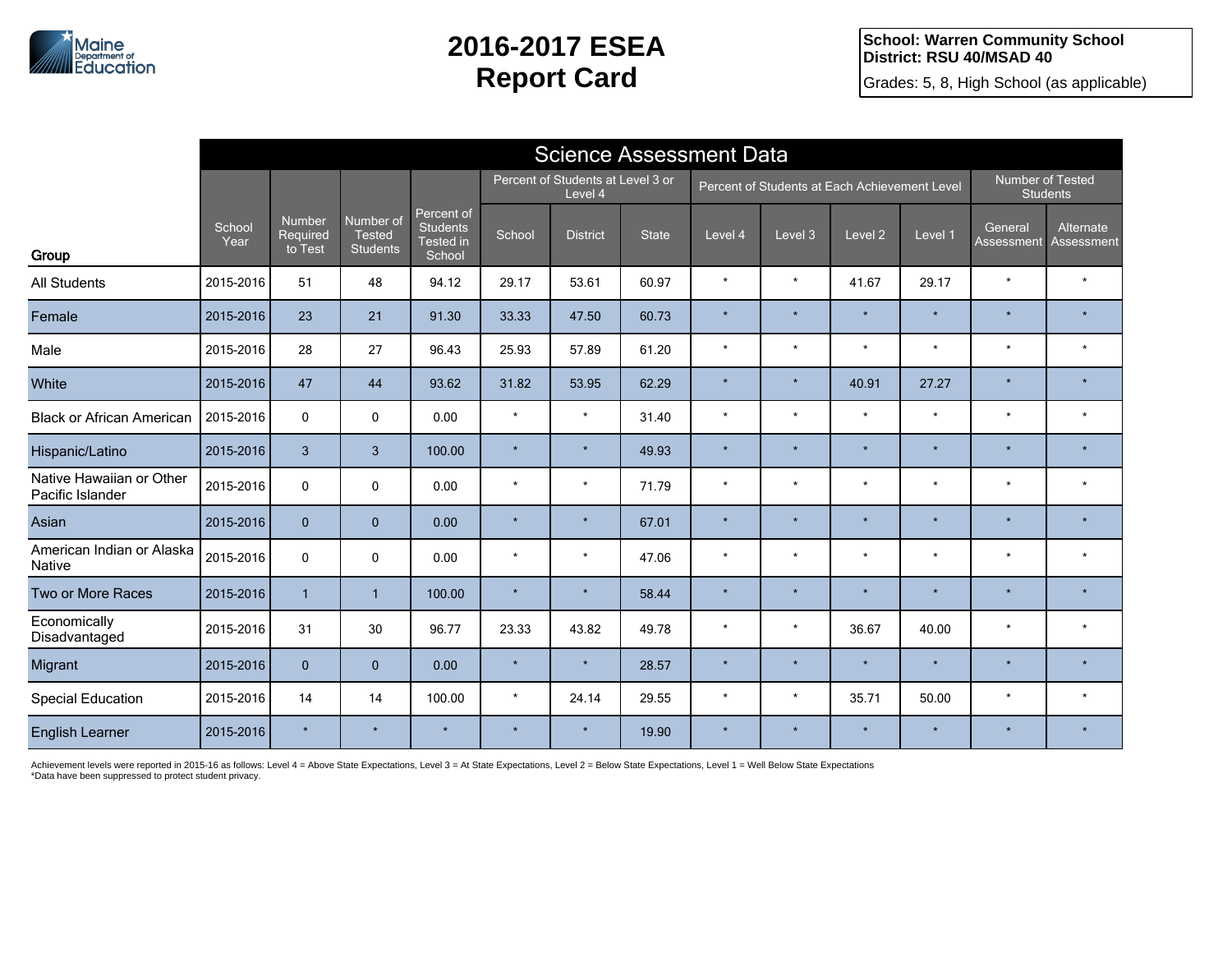

Grades: 3-8 (as applicable)

|                                              | English Language Arts/Literacy Accountability Data |                             |                         |                                              |                               |  |  |  |  |  |
|----------------------------------------------|----------------------------------------------------|-----------------------------|-------------------------|----------------------------------------------|-------------------------------|--|--|--|--|--|
|                                              |                                                    | Participation Target = 95%  | 2015-2016 Achievement   |                                              |                               |  |  |  |  |  |
| Group                                        | Number<br>Required<br>to Test                      | <b>Percent Participated</b> | Number<br><b>Tested</b> | Number At/Above<br><b>State Expectations</b> | % At/Above State Expectations |  |  |  |  |  |
| All Students                                 | 182                                                | 97.80                       | 178                     | 82                                           | 46.07                         |  |  |  |  |  |
| White                                        | 173                                                | 98.27                       | 170                     | 80                                           | 47.06                         |  |  |  |  |  |
| <b>Black or African American</b>             | 0                                                  | 0.00                        | 0                       | $\star$                                      | $\star$                       |  |  |  |  |  |
| Hispanic/Latino                              | 4                                                  | 100.00                      | $\overline{4}$          | $\star$                                      | $\star$                       |  |  |  |  |  |
| Native Hawaiian or Other Pacific<br>Islander | 0                                                  | 0.00                        | $\mathbf 0$             | $\star$                                      | $\star$                       |  |  |  |  |  |
| Asian                                        | $\mathbf{0}$                                       | 0.00                        | $\mathbf{0}$            | $\star$                                      | $\star$                       |  |  |  |  |  |
| American Indian or Alaska Native             | 0                                                  | 0.00                        | 0                       | $\star$                                      | $\star$                       |  |  |  |  |  |
| Two or More Races                            | 5                                                  | 80.00                       | $\overline{4}$          | $\star$                                      | $\star$                       |  |  |  |  |  |
| Economically Disadvantaged                   | 96                                                 | 95.83                       | 92                      | 30                                           | 32.61                         |  |  |  |  |  |
| <b>Special Education</b>                     | 45                                                 | 91.11                       | 41                      | $6\overline{6}$                              | 14.63                         |  |  |  |  |  |
| English Learner                              | $\star$                                            | $\star$                     | $\star$                 | $\star$                                      | $\star$                       |  |  |  |  |  |

\*Data have been suppressed to protect student privacy.

Accountability data differ from Assessment data in several ways:

-Students enrolled for less than a full academic year are excluded.

-Privately funded students are excluded.

-Bureau of Indian Education students are excluded.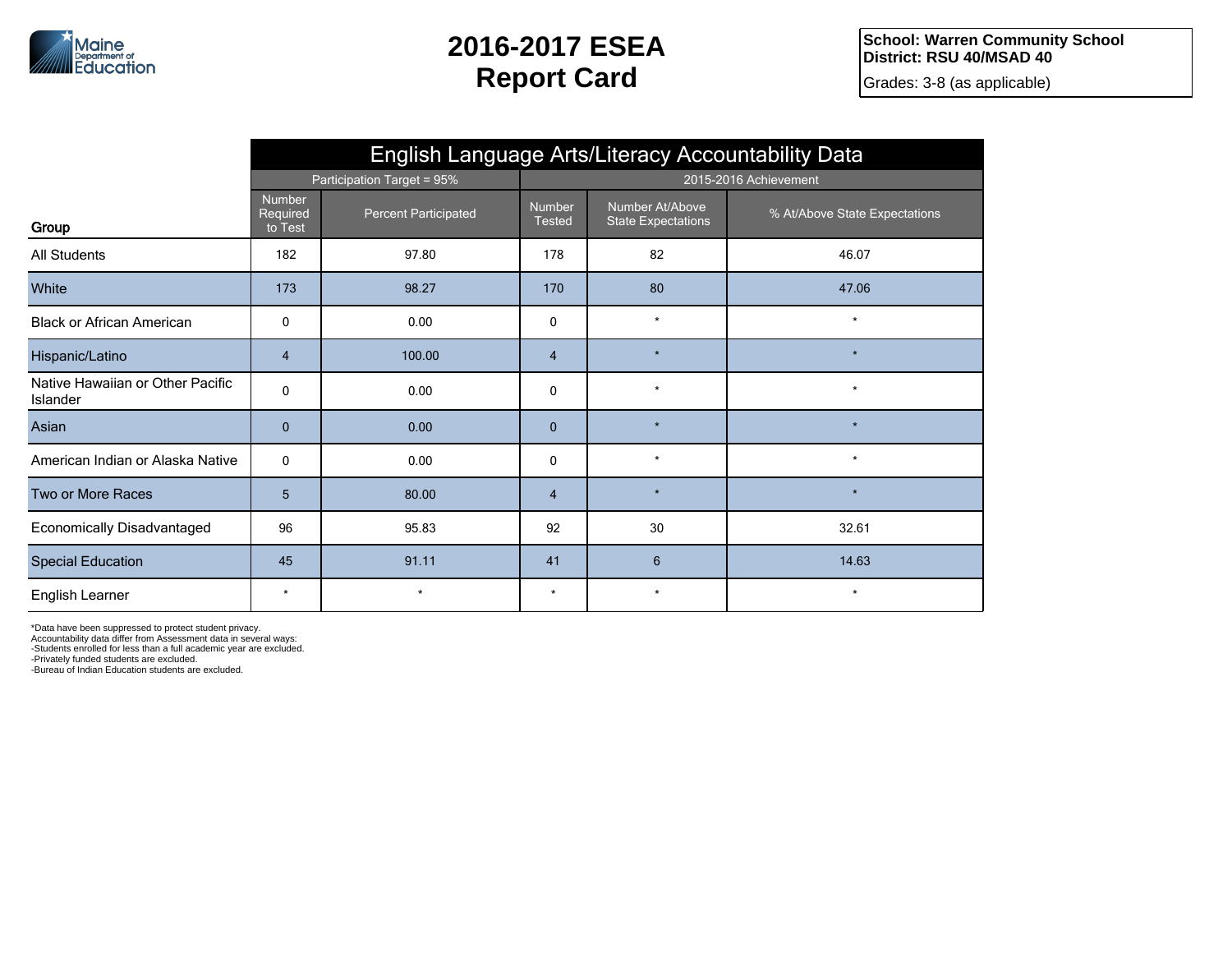

Grades: 3-8 (as applicable)

|                                              | <b>Mathematics Accountability Data</b> |                             |                         |                                              |                               |  |  |  |  |  |
|----------------------------------------------|----------------------------------------|-----------------------------|-------------------------|----------------------------------------------|-------------------------------|--|--|--|--|--|
|                                              |                                        | Participation Target = 95%  | 2015-2016 Achievement   |                                              |                               |  |  |  |  |  |
| Group                                        | <b>Number</b><br>Required<br>to Test   | <b>Percent Participated</b> | Number<br><b>Tested</b> | Number At/Above<br><b>State Expectations</b> | % At/Above State Expectations |  |  |  |  |  |
| All Students                                 | 182                                    | 97.80                       | 178                     | 67                                           | 37.64                         |  |  |  |  |  |
| White                                        | 173                                    | 98.27                       | 170                     | 64                                           | 37.65                         |  |  |  |  |  |
| <b>Black or African American</b>             | 0                                      | 0.00                        | $\mathbf 0$             | $\star$                                      | $\star$                       |  |  |  |  |  |
| Hispanic/Latino                              | $\overline{4}$                         | 100.00                      | $\overline{4}$          | $\star$                                      | $\star$                       |  |  |  |  |  |
| Native Hawaiian or Other Pacific<br>Islander | 0                                      | 0.00                        | $\mathbf 0$             | $\star$                                      | $\star$                       |  |  |  |  |  |
| Asian                                        | $\mathbf{0}$                           | 0.00                        | $\mathbf{0}$            | $\star$                                      |                               |  |  |  |  |  |
| American Indian or Alaska Native             | 0                                      | 0.00                        | $\mathbf 0$             | $\star$                                      | $\star$                       |  |  |  |  |  |
| Two or More Races                            | 5                                      | 80.00                       | $\overline{4}$          | $\star$                                      | $\star$                       |  |  |  |  |  |
| Economically Disadvantaged                   | 96                                     | 95.83                       | 92                      | 30                                           | 32.61                         |  |  |  |  |  |
| <b>Special Education</b>                     | 45                                     | 91.11                       | 41                      | 8                                            | 19.51                         |  |  |  |  |  |
| English Learner                              | $\star$                                | $\star$                     | $\star$                 | $\star$                                      | $^\star$                      |  |  |  |  |  |

\*Data have been suppressed to protect student privacy.

Accountability data differ from Assessment data in several ways: -Students enrolled for less than a full academic year are excluded.

-Privately funded students are excluded.

-Bureau of Indian Education students are excluded.

-Mathematics achievement results for recently arrived English learners are excluded.